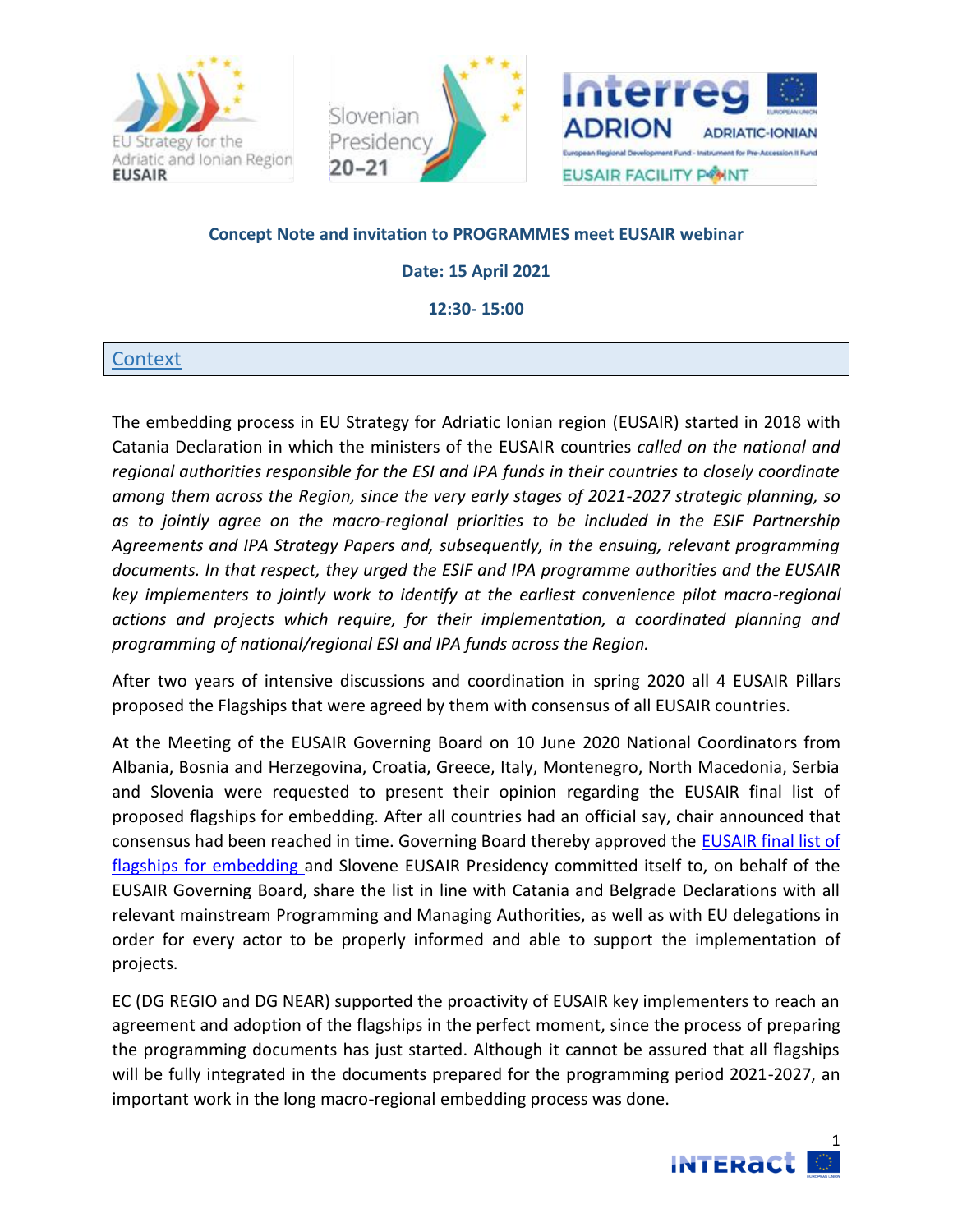





*Flagships are understood as solutions for the main challenges of macro-regional importance consistent with national needs as well as with the EU policy objectives for a greener, low-carbon and more connected Europe.* 

They are however, not relevant only for the mainstream programme, but can only develop to their full potentials if also cross-border and transnational programmes support the implementation of their objectives to harmonize the approaches, exchange the knowledge and experience or pilot their actions at the cross-border / transnational level.

The goal of the webinar is to get familiar with the EUSAIR Flagships and to understand their national/cross-border/transnational potentials and relevance for the region.

In this way the countries will meet concrete actions at national and macro-regional level in coordinated way, to pursue common goals/solutions for the region.

The event shall continue in following months, when selected planning authorities will be invited to present the relevant programing content and its relevance to the EUSAIR. The discussion of common ground of cooperation and practical and operational procedures for the coordinated actions thereafter should continue and relevant Network(s) of Managing Authorities could be established. In this vein, the Council Conclusions of December 2020 that called "on all participating countries/regions, with the support of the Commission and as soon as possible, to establish networks of (managing) authorities of relevant 2021-2027 EU funding programmes (Cohesion Policy Funds, EAFRD, EMFF, IPA, NDICI)" will be followed.

## Key target group(s)

Mainstream programmes ERDF, ESF, CF, IPA, EFMM from EUSAIR countries - national and regional level

Transnational and cross-border programmes that partly or fully cover EUSAIR:

- TN Med
- TN Adrion
- CBC Slovenia Croatia
- CBC Italy Croatia
- CBC Italy Slovenia

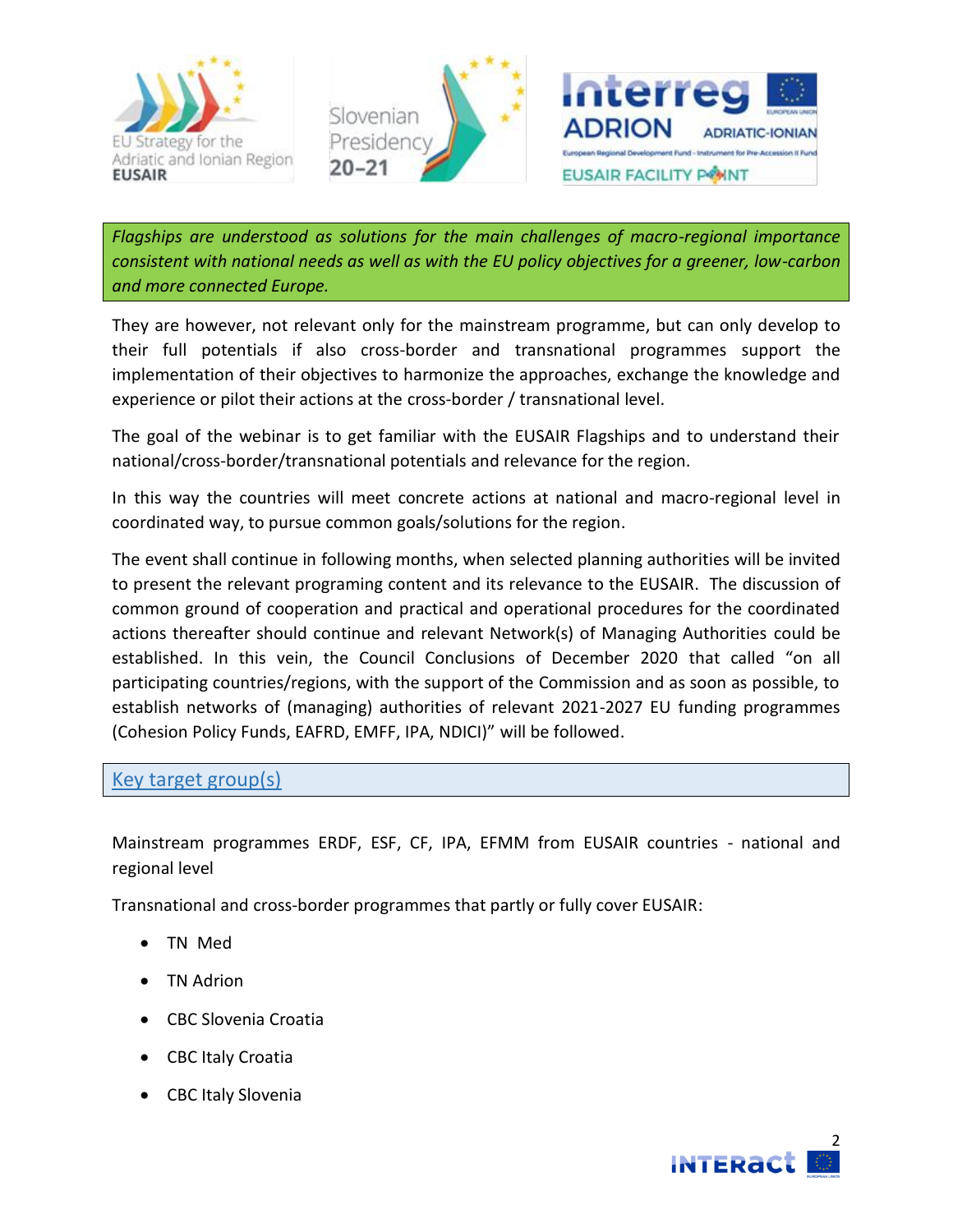





- CBC Greece Italy
- CBC IPA Croatia Serbia
- CBC IPA Italy Albania Montenegro
- CBC IPA Greece Albania
- CBC IPA Greece Republic of North Macedonia
- CBC IPA Croatia Bosnia & Herzegovina Montenegro
- CBC IPA Serbia Bosnia & Herzegovina
- CBC IPA Serbia Montenegro
- CBC IPA Serbia Republic of North Macedonia
- CBC IPA Bosnia & Herzegovina Montenegro
- CBC IPA Republic of North Macedonia Albania
- CBC Albania Montenegro
- Task Force and Monitoring Committee members from the CBC and TN programmes for the post 2021 programming

#### Format

- 2,5 h online format
- Webinar/meeting
- Recorded and to be disseminated
- Questions at the meeting through chat or later through email communication